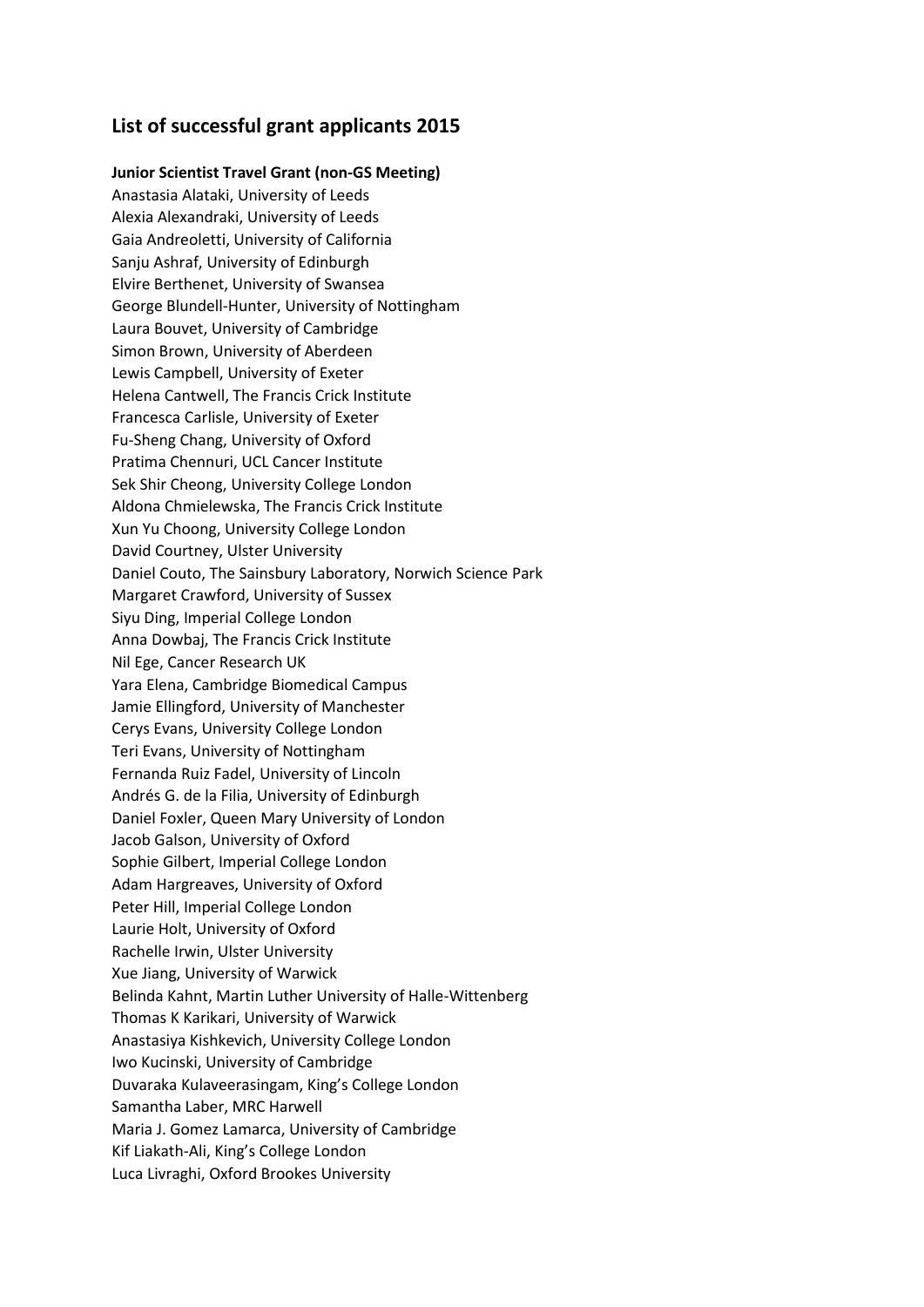Rodanthi Lyraki, University of Edinburgh Manuela Marescotti, University of Edinburgh Andrew Mason, University of Edinburgh Niki McAllister, University of Birmingham Greg Mellers, University of Cambridge Yuliana Mihaylova, University of Nottingham Rebecca Milner, University of Nottingham Arun Prakash Mishra, The Centre for Cellular and Molecular Biology, Hyderabad, India Sybille Mittmann, James Hutton Institute Apoorva Mulay, University of Sheffield Laura Ann Mulcahy, Oxford Brookes University Carolin Anne Müller, University of Nottingham Niamh Mullins, King's College London Myrsini Eirini Natsopoulou, University of Copenhagen Sarah-Lena Offenburger, University of Dundee Olubukola Oluyombo, University of Nottingham Barbara Ottolini, University of Leeds Sofia Pavlou, Queen's University Belfast Reuben Pengelly, University of Southampton Madeleine Pope, MRC Harwell Paulina Powalowska, University of Nottingham Laura Pulford, University College London Annis Richardson, John Innes Centre David Robinson, University of Greenwich Hannah Robinson, Cardiff University Jimena Monzón Sandoval, University of Bath Matthew Shannon, King's College London Jeremy Solly, University of Cambridge Jana Stastna, University of Canterbury Emily Seward, University of Oxford Victoria Shone, King's College London Matthew Swaffer, Cancer Research UK Panagiotis Theodorou, Martin Luther University of Halle-Wittenberg Ricky Trigg, University of Cambridge Jason Saunders Williams, University of Bangor Alison Wright, University of Sheffield

## **Junior Scientist Travel Grant (GS Meeting)**

Agnese Balzani, University of Newcastle Srishti Chawla, Florida International University Timothy Jon Cooper, University of Sussex Xiao Wei Wendy Gu, University of Cambridge Reuben Pengelly, University of Southampton Gavin Rutledge, Wellcome Trust Sanger Institute Nikol Voutsina, University of Southampton Kayleigh Wardell, University of Sussex Alexander David Widger, National Institute for Medical Research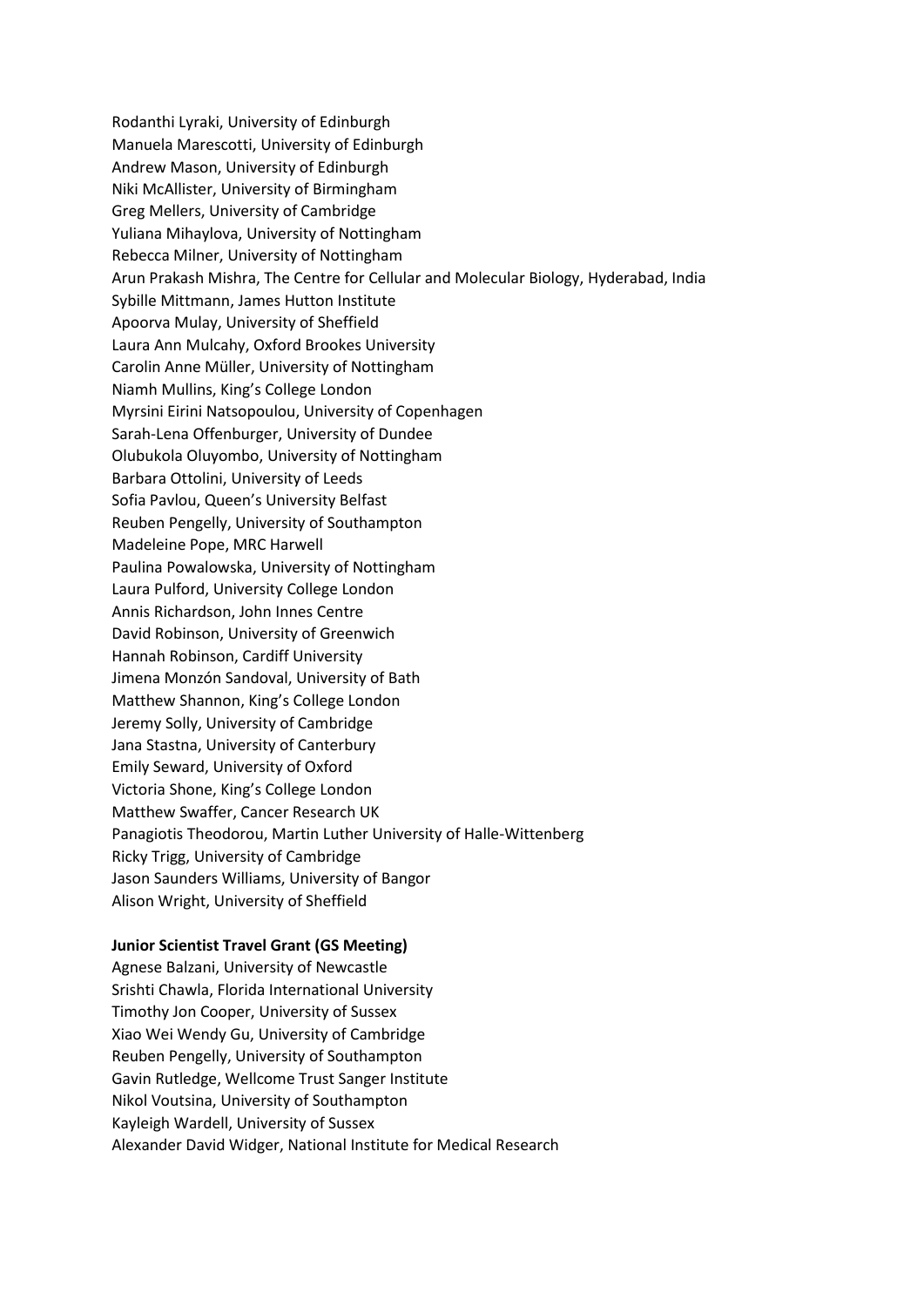## **Junior Scientist Travel Grant (SIG Meeting)**

Dominic Johnson, University of Sussex Ioanna Leontiou, Wellcome Centre for Cell Biology, Edinburgh

### **Heredity Fieldwork Grant**

Fraser Combe, Manchester Metropolitan University Angus Davison, University of Nottingham Deborah Fogell, University of Kent Robyn Manley, University of Exeter Kate Petty, University of Bath Robin Southon, University of Bristol Kim Warren, Queen Mary University of London Kirsten Wolff, Newcastle University

#### **Training Grant**

Mairead Bermingham, Western General Hospital, Edinburgh Lewis Campbell, University of Exeter Laura Demandt, King's College London Claire Dent, Queen Mary University London Samia Elfekih, CSIRO Ecosystem Sciences, Australia Jack Green, University of Cambridge Michalina Hanzel, King's College London Jasmien Hillen, University of Leuven, Belgium Emily Hornett, University of Cambridge & Penn State University Tom Jenkins, University of Exeter Ioannis Kasiouis, University of Dundee Yen-Ting Lu, The University of Edinburgh Pinar Ustaoglu, University of Birmingham Varun Warrier, University of Cambridge Lucy Wheatley, Weatherall Institute of Molecular Medicine, Oxford Yanushi Dullewe Wijeyeratne, St George's University, London

#### **Summer Studentships**

Julie Ahringer, University of Cambridge Nazif Alic, University College London Robin Allshire, University of Edinburgh Camilla Ascanelli , Newcastle University Stephen Aves, University of Exeter Mark E. S. Bailey, University of Glasgow Joseph Bateman, King's College London Christoph Baumann, University of York Mark Chapman, University of Southampton Tracey Chapman, University of East Anglia Alan Cheung, University College London Caroline Dean, John Innes Centre, Norwich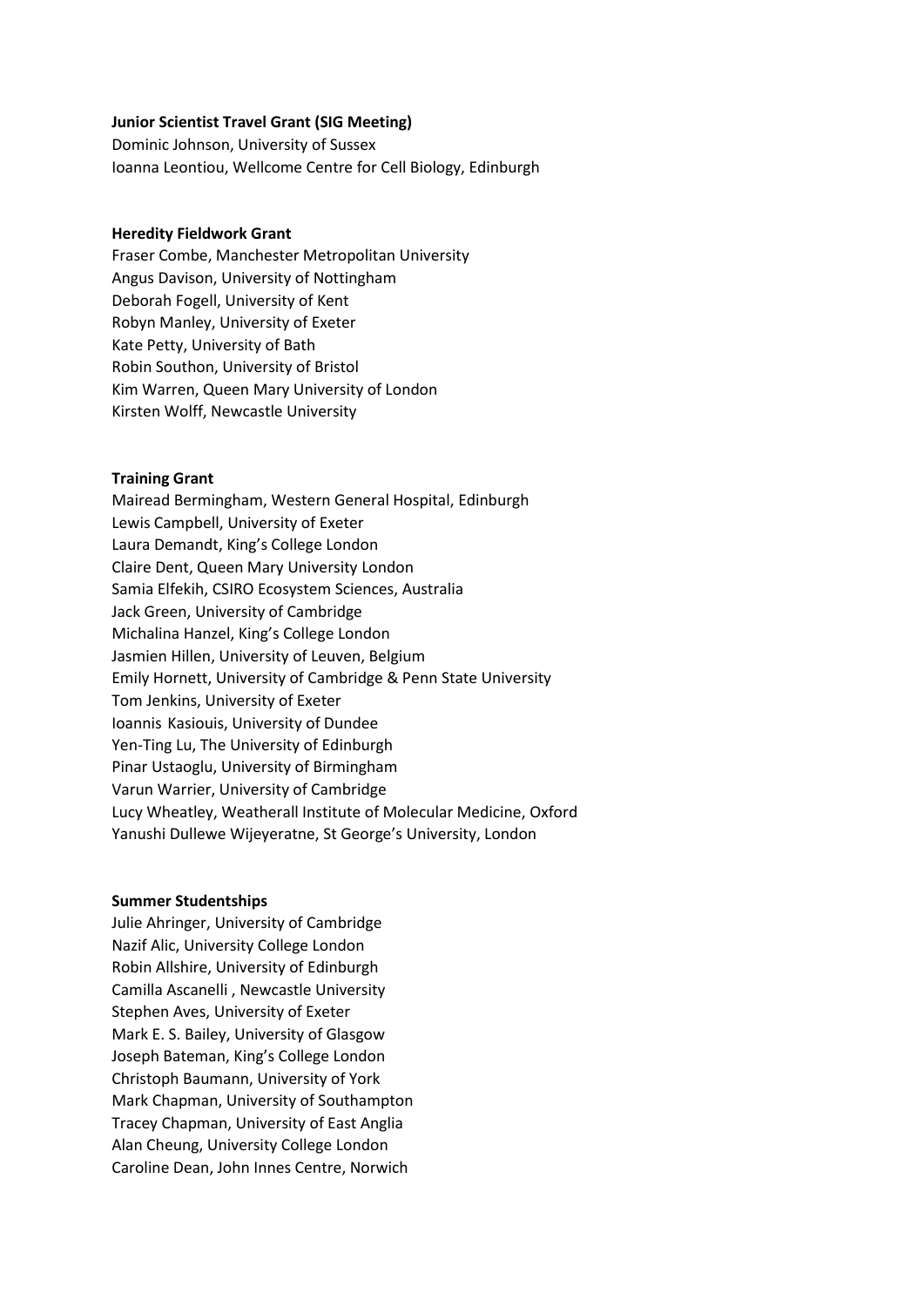Hannah Dugdale, University of Leeds Kevin Fowler, University College London Kevin Hardwick, University of Edinburgh Adrian Harwood, University of Cardiff Jonathan Hodgkin, University of Oxford Yalda Jamshidi, St George's University London David Lydall, Newcastle General Hospital Sarah Newbury, Brighton & Sussex Medical School Maria Daniela Santos Nunes, University of Oxford Paul Nurse, The Francis Crick Institute Ruth Morse, Univesity of the West of England Sterghios Athanasios Moschos, University of Northumbria Darren Obbard, University of Edinburgh Steen Kian Thye Ooi, University College London Vincent Plagnol, University College London Richard Poole, University College London Max Reuter, University College London Peter Sarkies, Imperial College London Amanda Sferruzzi-Perri, University of Cambridge Dr Sari Pennings, University of Edinburgh Seirian Sumner, University College London Chad Swanson, King's College London Takashi Toda, The Francis Crick Institute Mick Tuite, University of Kent Emanuela Volpi, University of Westminster Colum Walsh, University of Ulster Felicity Watts, University of Sussex David Whitmore, University College London Herman Wijnen, University of Southampton Alison Woollard, University of Oxford

# **Sectional Interest Group**

Andrew Chalmers, University of Bath Nicholas Greene, University College London Simon Martin, University of Cambridge Josephine Pemberton, University of Edinburgh Nic Tapon, The Francis Crick Institute

# **One off meeting sponsorship**

Aziz Aboobaker, University of Oxford Hannes Becher, Queen Mary University of London Peter Etchells, University of Durham Hannah Green, University of Cambridge Stephanie Hoehn, University of Cambridge Christopher Howe, University of Cambridge